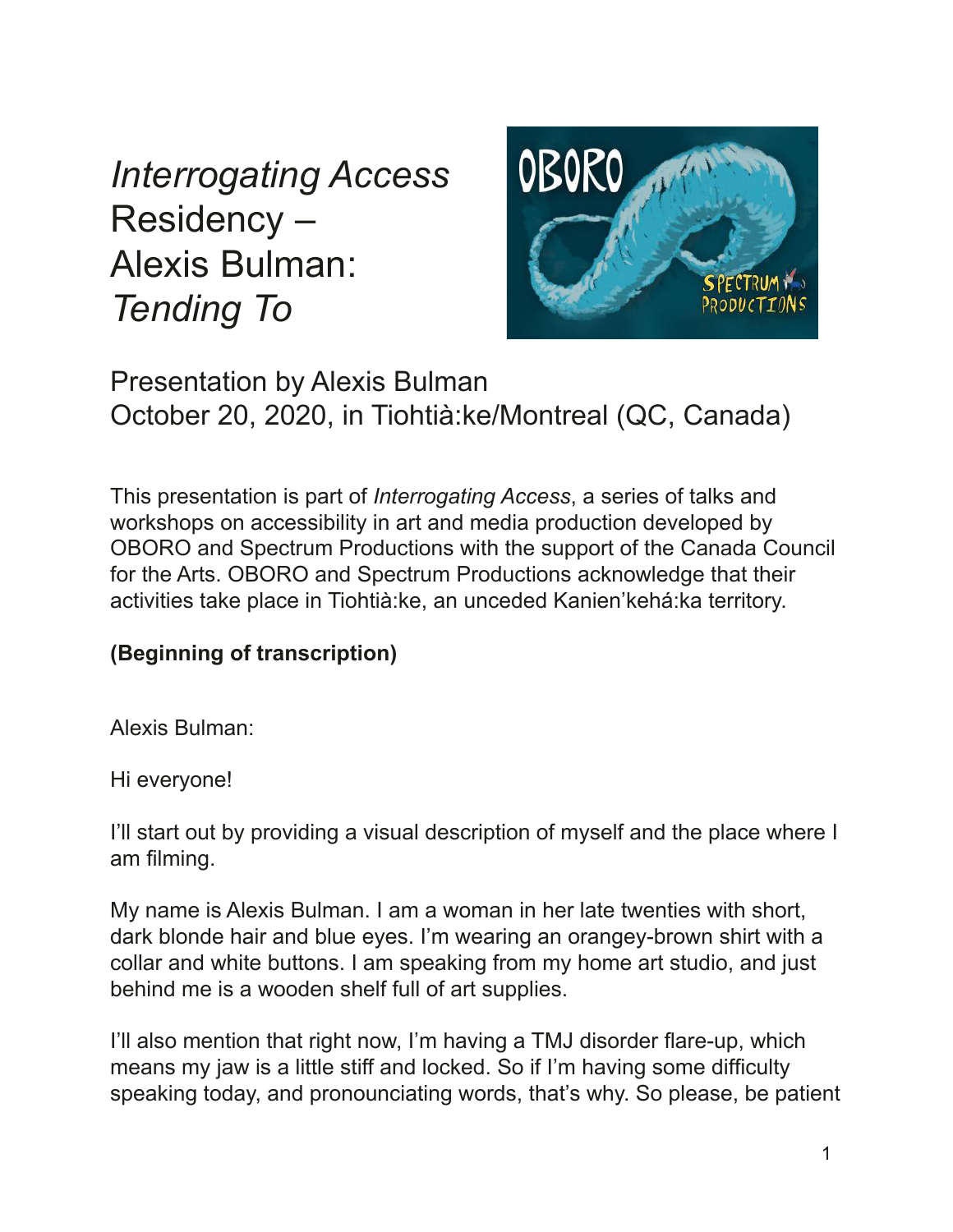with me.

I'd love to thank OBORO and Spectrum Productions for hosting and launching the *Interrogating Access* Residency, and providing support while I got to engage in this entire process. Throughout the residency, I've been able to do research, attend all the speaking events. I got to absorb a lot of new information and meet a lot of new people.

Although it wasn't necessary—there was no pressure for me to create artwork—I decided to make two projects as a way of implementing the information that I was absorbing. I'm a visual-tactile learner, so it made sense for me to do that. Those two artworks that I made during this residency are what I'll be speaking about in this video.

But before I do, I thought I would give a little context about my disability and my art practice leading up to this residency, because both of those things informed how I spent my time during this residency.

A very long story made short, I have scoliosis and spinal fusion. Scoliosis, for those who don't know, is a curvature of the spine. I saw a specialist for many years, and toward the end of my time with that specialist, I was told by them that as I got older and my body aged, I should just "learn my limitations," "respect my limitations," and to "not overdo it." That's very abstract advice, because often we don't know our limitations until we've overdone it, which is always the case for me. "Overdoing it" for me usually means to over-exert myself physically, usually by lifting something that's too heavy, doing something for too long, or doing something in an awkward position. All of these things result in pain.

That's relevant information because the kind of artworks that I love to make are durational performances, and sculptures and installations that are labour intensive. And so, the physicality of these kinds of art-making is directly at odds with my body.

In recent years, I've started making my artwork about scoliosis and my experiences with disability. But doing so has also doubled as a way for me to learn more about my body and its limitations, or about breaking through limitations that I thought were my limitations, and it turns out I can surpass them.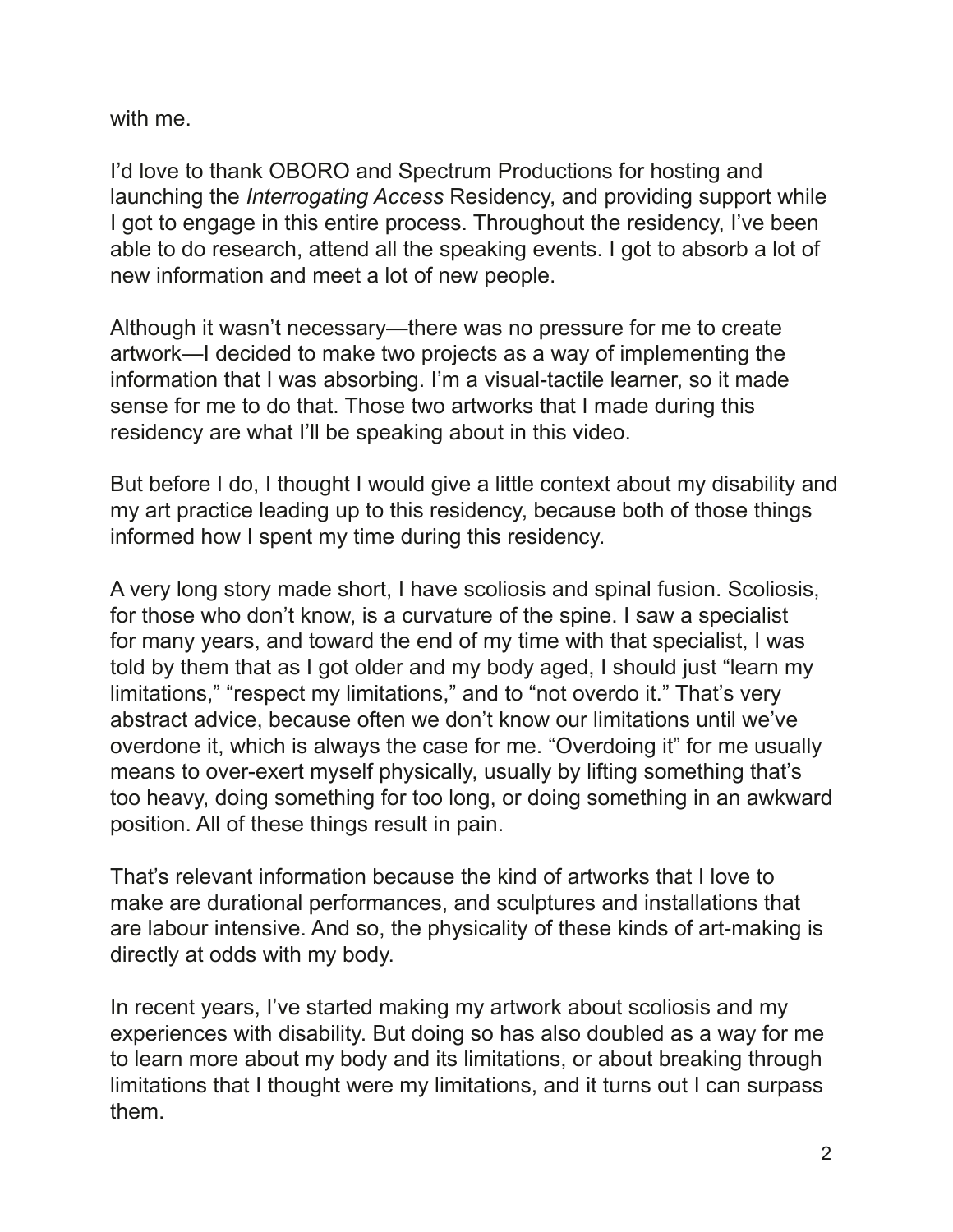Considering my own body in my art practice has had really positive results for me, and it made me really excited to embrace and expand my lens of accessibility, to think beyond my own body and to accommodate for a more diverse range of bodies and experiences.

For the *Interrogating Access* Residency, I set an objective for myself. That objective was to research and experiment with tools that could stimulate accessible encounters through media art. After a few months in the residency of learning about new tools and technology, I felt really excited about audio description and 360 product photography. I thought both of these could unlock potential for increased access in the kind of artwork that I was already making. I decided to focus on those two things, and create artworks that would use those technologies. Ultimately, my overall goal was to create artwork through a lens of accessibility, as opposed to thinking about disability as an afterthought, when the project was already finished.

From this residency, I ended up creating two projects: one is a performance artwork called *Tending To*, and the other is a series of fve sculptures made from drywall, called the *Remodel* series.

The *Remodel* sculptures are made from drywall, which is a heavy and awkward material. Since a goal of mine was to account for my body while I was making this artwork, it meant that I had to take this kind of material and make the pieces smaller, lighter and more manageable. I opted for snapping sheets of drywall into smaller pieces, and then arranging them by size. Or, for other sculptures, I smashed the drywall apart, and then intuitively and painstakingly reassembled the remains.

Both my body and my sculptures benefted from this customized approach to art-making. I was experiencing less pain than I have building previous art projects, and because I was spending more time looking and refecting on my building progress than actually building, it meant I wasn't overworking the sculptures, which kept them feeling nice and fresh.

In addition to considering my body while building these sculptures, I had to think about the sculptures as if they were already 360-degree product photographs. For context, 360 photographs are a series of images of an object photographed in sequence on a turntable. When the images are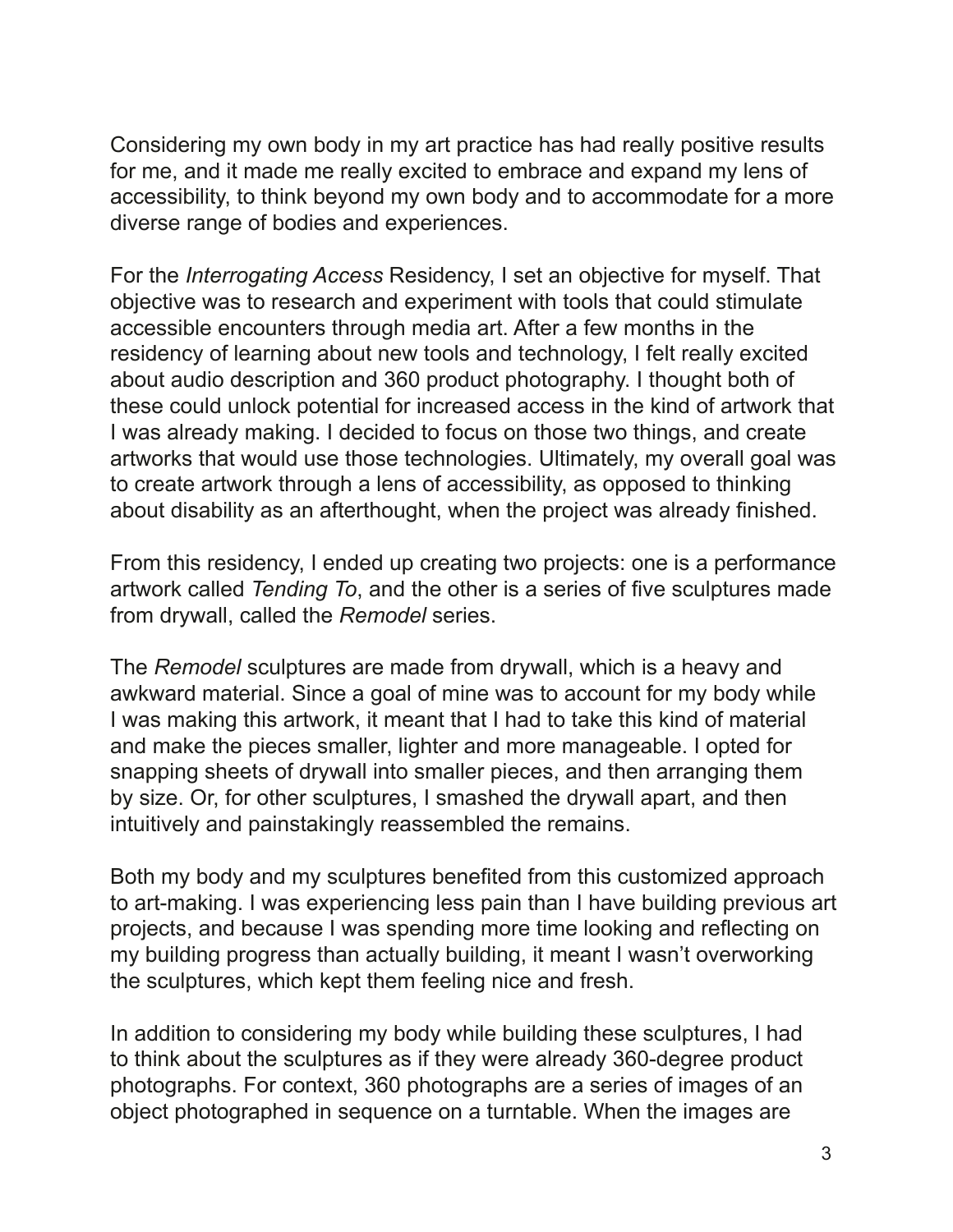displayed online, the viewer can rotate and pan around the object, and zoom in.

With this technology in mind, I had to consider the sculpture from every possible composition and angle, and I had to account for the fact that the viewer might zoom in. So the attention to detail really had to be there, meaning the tactility of the drywall material needed to feel exaggerated and rich, and lively enough to compete with the fatness of a photograph. I wanted these sculptures to feel engaging to look at, in person and online, and to be engaging the feel, and to describe, and to read a description of.

For my video performance *Tending To,* I researched audio description extensively, and then I attempted to write, voice, record and edit the entire audio description myself. But despite my research and my good intentions, I realized very quickly that as a sighted person, I did not know what should or should not be included in that script. And if I had done it all myself, it would not have been a mode of entry for a blind or low-vision audience. In fact, it may have even become a barrier. So, in this area of the project I decided to let go of the creative reins, and I sought out the advice of a local Montreal company who specialize in audio description.

The company I went with was really fantastic, and they worked with contemporary artists in the past. They were excited and eager to take on a collaborative approach with me. By collaborative approach, I mean we had an open discussion about what the performance was, what it meant to me, what it tailed, and then I sent them the video. They wrote the first draft of the audio description script and sent it to me, and I got to make any edits and changes.

Here is a short clip of the *Tending To* performance and its audio description. After it ends, I'll open the floor to any questions about these artworks or my experience with the *Interrogating Access* Residency.

Thank you.

[Computer-synthesized voice:]

A woman wearing a green jumpsuit and white sneakers enters the space. She faces a bare white wall. Drops of paint stain the grey concrete foor.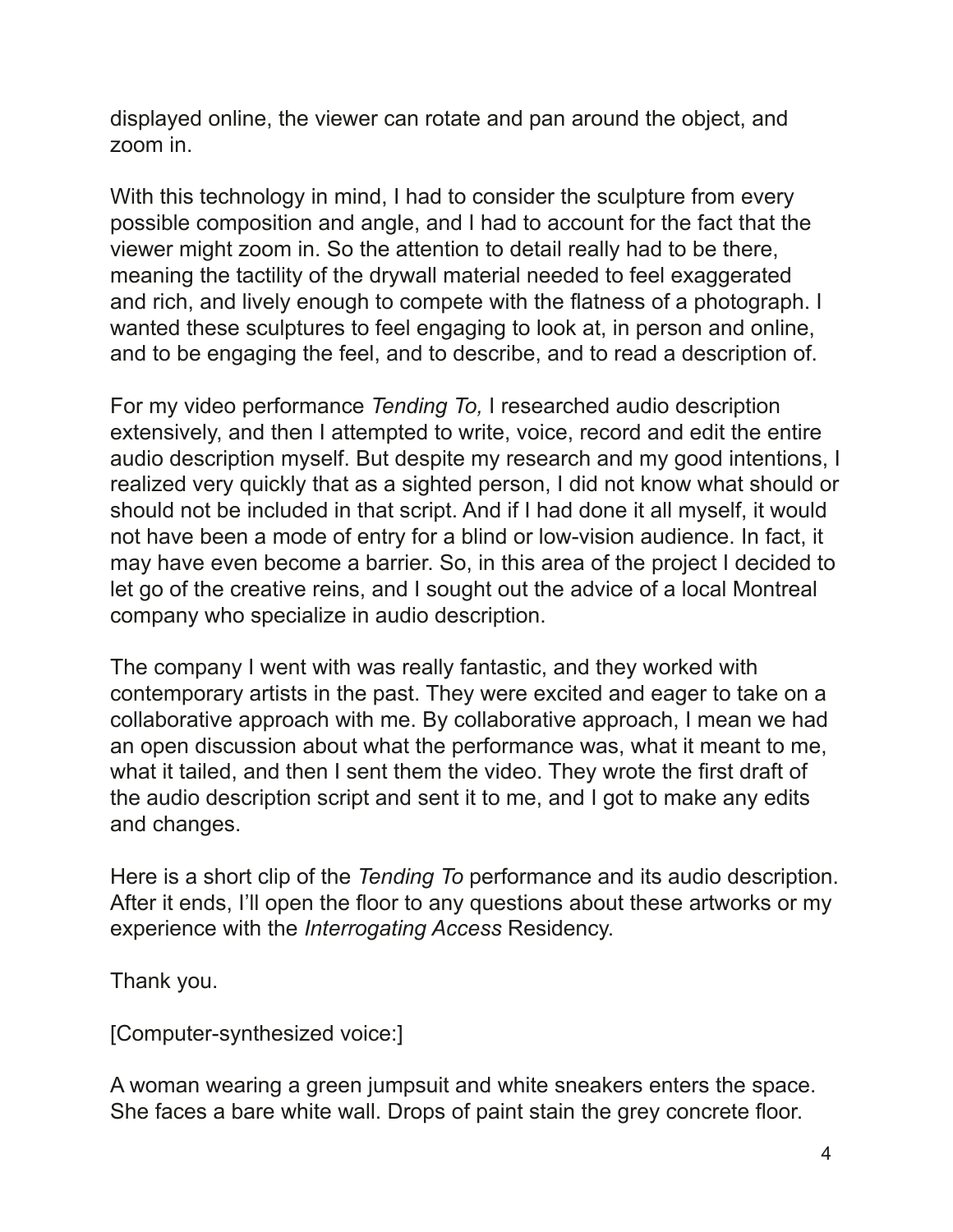The wall is marked with nail holes, cracks and dents.

She examines the damages to the wall.

She reaches into her pocket and pulls out a thin white strip. She sticks it to the wall.

In her fingers, she holds a butterfly-stitch packet. She peels off the waxed backing and it futters to the ground. She adheres the stitch to a pin-sized hole on the wall, and presses it down with both thumbs.

## **(End of transcription)**

Transcription by: Marie Lauzon

To cite this presentation: Alexis Bulman, "*Interrogating Access* Residency – Alexis Bulman: *Tending To*" (20 October 2020). Presented as part of OBORO and Spectrum Productions' *Interrogating Access* series. Available online: http://www.oboro.net/en/activity/artist-talk-alexisbulman-interrogating-access-residency